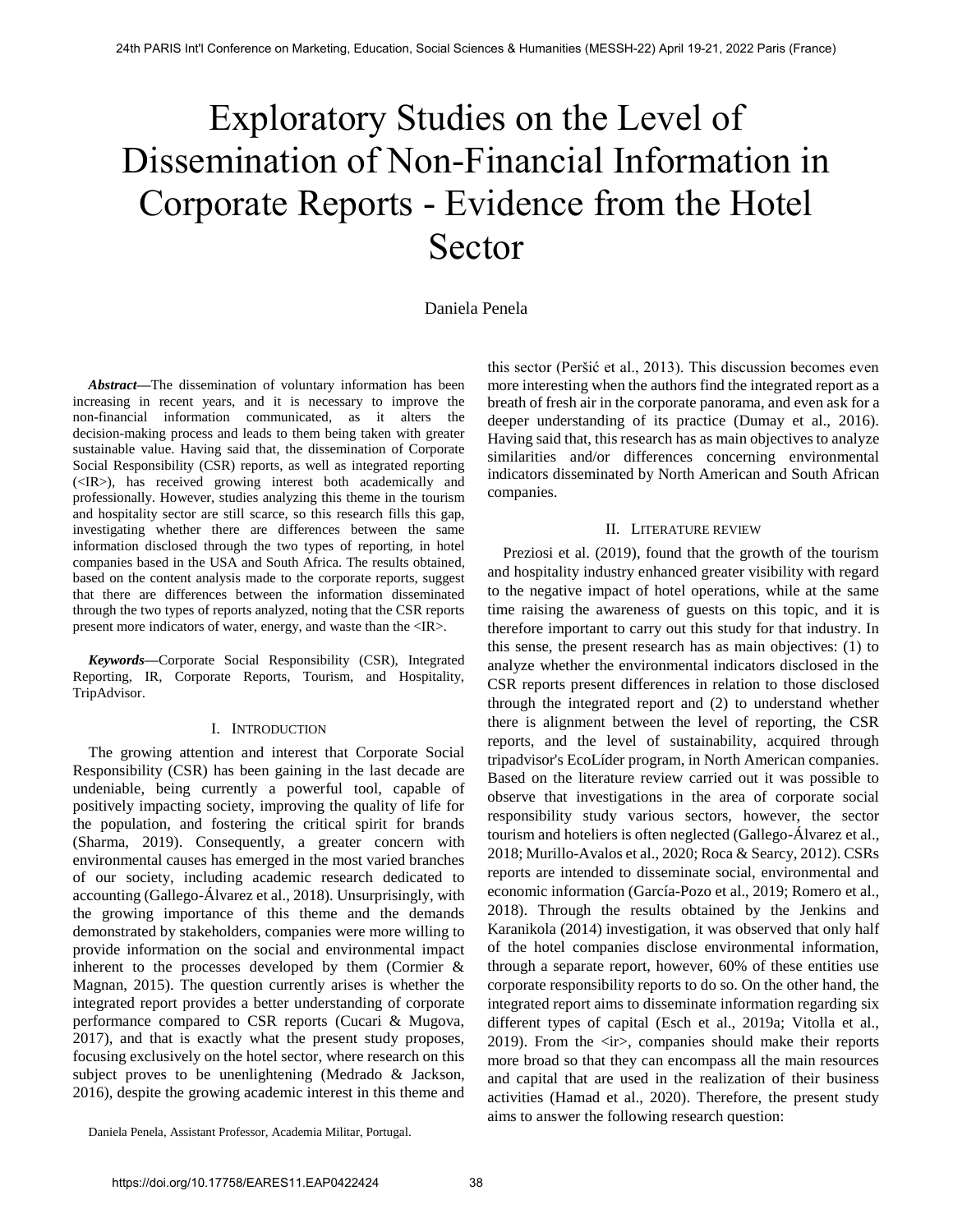*Q1: How does the dissemination of information regarding environmental indicators, energy, water and waste differ among the companies in the sample, belonging to the hotel sector?*

#### III. METHODOLOGY

### *A. Sample selection and data collection*

The sample for South Africa contains hotel chains based in that country and which, at the same time, belong to the Johannesburg Stock Exchange (JSE) (Rogerson, 2016). Consequently, it was possible to select the following companies: *Tsogo Sun Holdings Limited, Sun International Limited* and *City Lodge Hotels Limited*. Other authors have conducted similar investigations with the same companies, such as Cucari and Mugova (2017). From now on, these companies will be mentioned as T*sogo Sun, Sun International*  and *City Lodge*.

For the implementation of the main analysis, the data were collected through the integrated reports (Romero et al., 2018) of the hotel groups based in South Africa, because, as mentioned in the previous section, this type of disclosure is mandatory for the entities of that country. These corporate reports were obtained from the online websites of each of the companies concerned. For the U.S. sample, it includes u.S.-based, publicly traded hotel companies listed on the New York Stock Exchange (NYSE), carefully selected by Medrado and Jackson (2016) and *these are Hilton Worldwide Holdings Inc. , Hyatt Hotels Corporation, Marriott International, Inc.* and *Wyndham Worldwide Corporation*. The last company mentioned, held in 2018 a *spin-off with Wyndham Hotels and Resorts*, going to be called Wyndham Destinations, Inc. Thus, this sample includes properties of these two companies, since both share the *Wyndham nomenclature*. From this point on, the abbreviated names of the hotel chains will be used, these *being Hilton, Hyatt, Marriott and Wyndham*. Additionally, *InterContinental Hotels Group PLC* and *Starwood Hotels & Resorts Worldwide were* excluded from the sample due to the first hotel group being based in the United Kingdom (Baicu et al., 2019) and the second to have merged with *the Marriott group* (Iansiti & Lakhani, 2020). For each of the companies based in the USA, corporate social responsibility reports were extracted (Talbot & Barbat, 2020), obtained through its online pages (Medrado & Jackson, 2016), and collected data through them. The choice of this type of reports is associated with the non-disclosure of integrated reports by the American hotel chains that are part of the sample (<IR> U.S. Community, 2020). In order to make a comparative analysis between the information disclosures of the companies of the two countries, three categories were selected to be studied in more detail, these being water, energy and waste. Their choice is that these were the most reported categories by hospitality and tourism companies, based on the research of Medrado and Jackson (2016).

## *B. Data analysis techniques*

After collected the corporate reports of the companies under study, the content of the companies was analyzed using a content analysis (Yi et al., 2018), and both a manual approach was adopted (X. Cheng et al., 2019; Stacchezzini et al., 2016; Yu et al., 2017) as computerized (Papoutsi & Sodhi, 2020). The first approach was used as a way of collecting and analyzing the indicators disclosed through corporate reports and the second helped the choice of indicators to be studied in more detail, using VOSviewer software.

Content analysis is a widely used technique, not only in investigations related to the theme of CsR and <IR> (Dumay et al., 2016; Wang et al., 2016), but also in studies in the hospitality sector (Yu et al., 2017). Hamad et al. (2020) suggest in their study that the adoption of this type of analysis is the most appropriate, in the sense that it helps the collection and analysis of secondary data obtained manually in corporate reports. However, there has been an increase in the number of researchers taking an alternative approach to analyzing texts, taking advantage of computer-aided programs (M. Cheng & Edwards, 2019). According to Li et al. (2013), this type of analysis consists of a credible technique, which enables the realization of replicable and valid inferences of texts, facilitating the identification and categorization of themes or characteristics in a systematic and objective way. According to Wang et al. (2016), when a content analysis is applied it is necessary to formulate several categories and encode the raw data in those same categories. To this end, the categories previously listed (water, energy and waste) were stipulated, followed by the manual identification of frequencies for each of the three categories under study (X. Cheng et al., 2019).

#### IV. RESULTS AND DISCUSSION

To carry out the main analysis of this research, we analyzed the CsR reports of the U.S.-based companies and the integrated reports of entities based in South Africa. Although the submission of information through integrated reporting is mandatory in South Africa, the same is not true for CSR reports in the USA. Several authors question whether or not there should be a concrete law on the disclosure of non-financial information and whether organisations such as the Financial Accounting Standards Board (FASB) or the International Accounting Standards Board (IASB) should be responsible for extending their financial reporting standards in a way that standards for the submission of non-financial information. However , the internal standards of the organizations themselves, as well as the expectations demonstrated by consumers lead to increasing attention on the part of organizations in the areas of CSR, which was driving the emergence of such reports (George, 2019). Since there is no specific regulation, the CSR reports studied have different nomenclatures, in agreement with previous research. Hilton and Hyatt hotel chains use the Corporate Responsibility Report, the Marriott Group discloses non-financial information through the Social impact and sustainability report, and ultimately, Wyndham uses the Social Responsibility Report for the same purpose. On the other hand, all companies based in South Africa, included in the sample , prepare the integrated reporting as a form of disclosure of financial and non-financial information. In this way, there is no divergence in the nomenclature of these companies, as the presentation of this document is a legal requirement for companies listed on the JSE stock exchange in the country concerned. Regarding size, the reports analyzed are disparate, with greater homogeneity in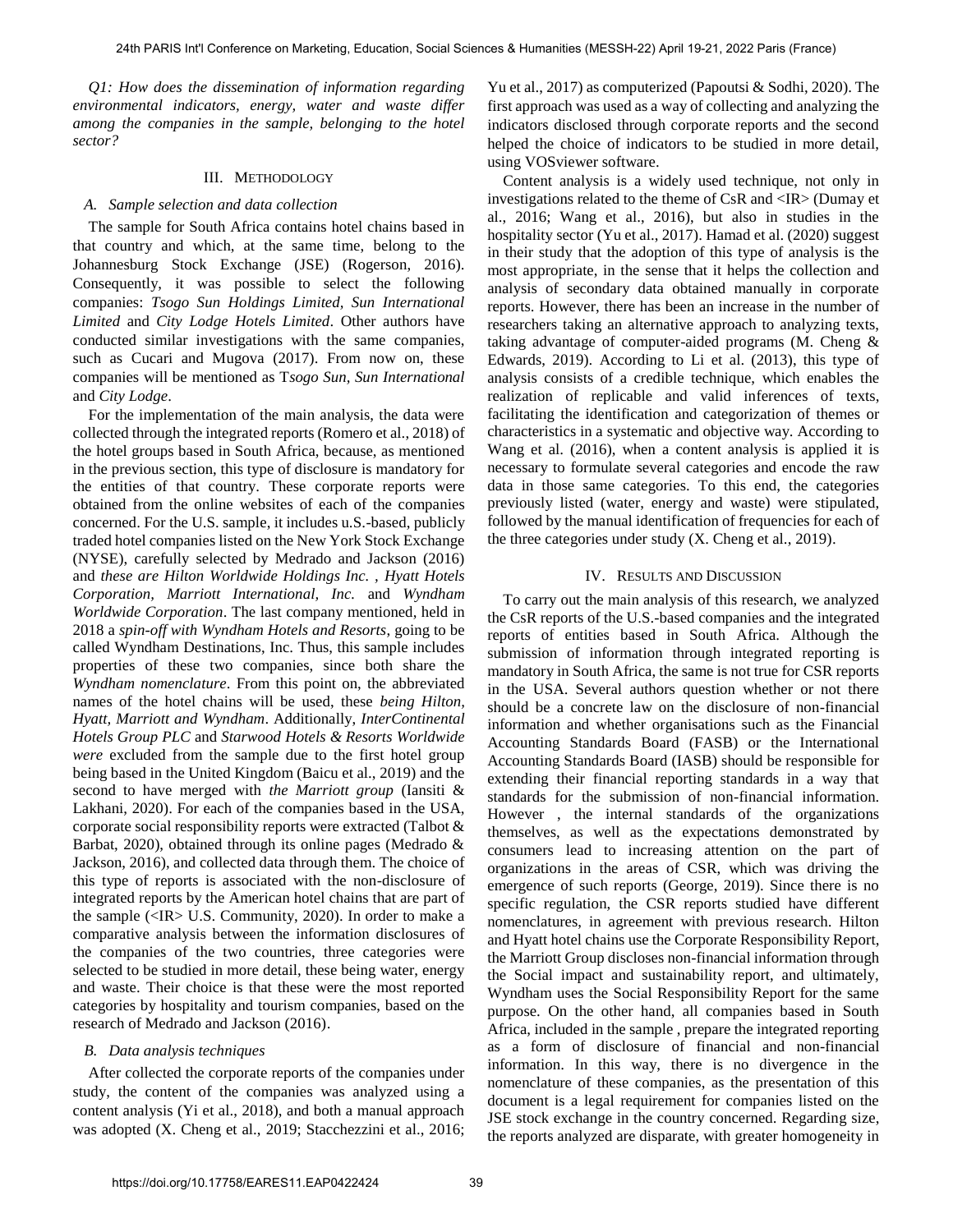the number of pages of the integrated reports compared to csr reports. Both the Tsogo Sun group and Sun International have 100 pages of Integrated Reporting, city lodge has a higher number, with its report being composed of 182 pages. As far as U.S. companies are concerned, the hotel chain that presents the most page-based report is Marriott, with 91 pages, and the smallest is Hyatt, with only 6 pages. This value can be justified by the fact that this chain has only disclosed its Highliths rather than its full report. Wyndham and Hilton groups have a total of 84 and 66 pages, respectively.

As set out previously, the selected categories were energy, water and waste. Three indicators were also designated to be analyzed for each of the categories under study, based on the studies by Roca and Searcy (2012) and Medrado and Jackson (2016). Thus, the indicators under analysis are: energy consumption, energy use intensity, water consumption , water consumption intensity, waste total waste, waste diversion from landfill and future strategies for each of the three categories. In order to assess the veracity of the choice of the previously selected indicators, which will serve as the basis for the analysis of non-financial information disclosures, the most addressed concepts related to the categories studied were extracted from the corporate reports of the total sample, through the VOSviewer software. Figure 4.1 highlights some concepts that meet the indicators chosen, such as landfill that is associated with the landfill diversion indicator, intensity for energy intensity and water consumption intensity indicators, project which relates to the indicator future strategies of the hotel chain and "square meter" and "room" that are used as units of measurement of various indicators.





VOSviewer

Figure 4.2: Number of indicators released by company

Additionally, it is possible to observe that two of the selected indicators are also highlighted here, these being "energy consumption" and "water consumption". Based on the analysis of manual content made to the corporate reports of all companies belonging to the sample under study, which summarizes the indicators published by the hotel groups, belonging to the three categories analyzed. Figure 4.2 summarizes the number of indicators published by each hotel group, so that the dispersion of them is noticeable. Thus, the groups that most disseminate the indicators analyzed are Hilton – which discloses all indicators – and Marriott – which does not only disclose one of the indicators. At the opposite end is the Sun International group, which only discloses 3 of the 9 indicators observed.

#### V. CONCLUSIONS

The evolution of globalization, rapid technological advances and social changes have been driving the emergence of new forms of communication between companies and their stakeholders (Matuszyk & Rymkiewicz, 2018). Thus, the practice of integrated reporting and CSR currently present a new aspect for the communication of responsible and sustainable corporate behaviors (Camilleri, 2018). The adoption of the <IR> provides a long-term vision of top managers, facilitates the dissemination of a sustainable culture within the organization and triggers integrated thinking mechanisms, representing these aspects an innovative approach to business management (Vitolla et al., 2019). On the other hand, the dissemination of CSR is an important management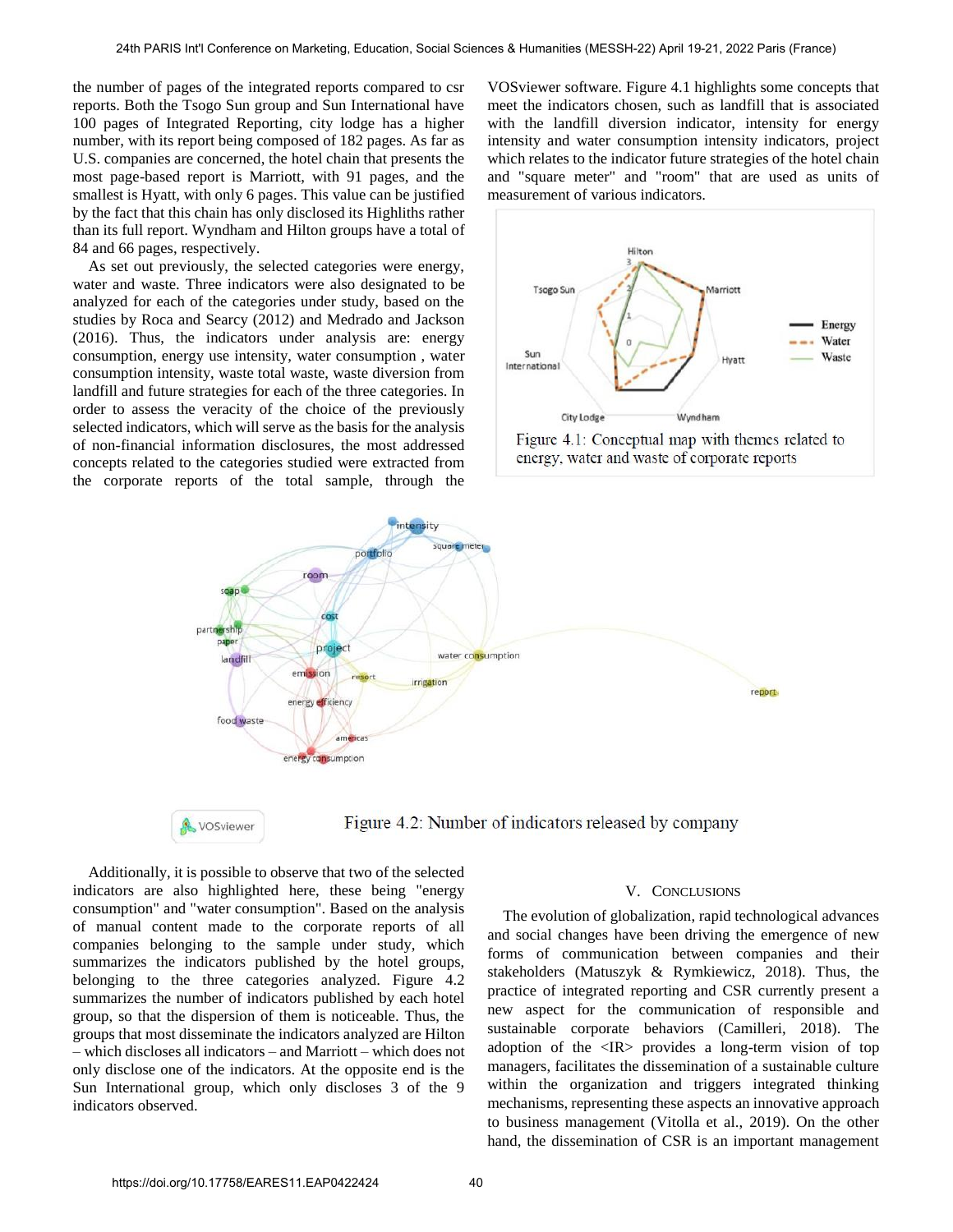tool, because it allows the company to improve its reputation, improve the relationship with the society in which it is located, increase the satisfaction of its stakeholders and also increase the motivation of its employees (Murillo- Avalos et al., 2020). Information related to the social and environmental impacts inherent in the processes developed by companies is now considered quite relevant as consumers make their decisions after an analysis critical of the business, seeking to intersperse sustainability and ethical assumptions, with the development of the business itself (Sharma, 2019).

Due to the high consumption of resources necessary to carry out the activity in the hotel industry, its impact is considered harmful to the environment (Hsieh, 2012). In this way, hotel companies have committed to adhere to CSR principles in their strategic management, leading to the dissemination of voluntary information by companies in the sector (Medrado & Jackson, 2016). Having said that, the main objective of the study is to analyze the possible and similar differences between environmental information disclosed through CSR reports and integrated reporting. Based on the manual content analysis, carried out to the corporate reports, it was possible to observe that the CSR reports present a greater number of environmental indicators disclosed, compared to the integrated report. Thus, answering the first question of investigation, there seems to be a difference between the information disclosed by the sample companies , belonging to the hotel sector, in relation to the environmental indicators observed.

The absence of harmonization is still a concern of this type of report, perceived not only in the CSR reports, but also in the integrated report. Although all the companies in the sample referring to South Africa report through integrated reporting, and thus use the reporting structure provided by the IIRC, the indicators disclosed differ from each other. The same was possible to observe in companies that adopt CSD reports, although all are required by gri guidelines, their indicators are also different. The differences analyzed can be explained through the two theories by which this theme is based, since the pressure exerted by stakeholders , as well as the image that the company wants to transmit to society, are factors that may be at the origin of the choice of indicators to be disclosed.

This work contributes to the general knowledge on the theme of corporate social responsibility and integrated reporting, specifically for hotel companies located in the USA and South Africa. In addition, this research contributes to the literature in that it relates accounting aspects with the tourism and hospitality sector, since existing studies covering the two themes are still limited. However, it should also be emphasized the scarcity in the literature on integrated reporting in the tourism and hospitality sector, and it can be said that the study in question will leverage the debate surrounding this theme, triggering further studies in this area.

Without a shadow of a doubt, any academic research provides practical added value to the business ecosystem, in the sense that they present reliable and current information on relevant topics, and this study is not an exception.For companies that are in an embryonic phase of the dissemination of non-financial information, where there is no certainty about the type of report to be adopted, this work will certainly help in this process by presenting the advantages and cons to be considered in this important decision. In this way, entities can simultaneously align their strategic objectives with the satisfaction of the needs of stakeholders, and consequently reap the results from it. On the other hand, hotel companies wishing to adopt and/or improve their sustainable practices may benefit from the contributions presented here, based on the companies studied that disclose the most, as well as the indicators that are currently reporting.

#### **REFERENCES**

- [1] [Anbarasan, P.,& Sushil, P.\(2018\). Stakeholder engagement in sustainable](https://doi.org/10.1002/bse.1999)  [enterprise:Evolving a conceptual framework, and a case study of ITC.](https://doi.org/10.1002/bse.1999)  *[Business Strategy and the Environment](https://doi.org/10.1002/bse.1999)*, 27(3), 282–299. https://doi.org/10.1002/bse.1999
- [2] [Baicu, C. G., Oehler-Sincai, I.M., State, O., & Popescu, D. \(2019\).](https://doi.org/10.24818/EA/2019/52/639)  [Bioeconomy and social responsibility in the sustainable hotel industry.](https://doi.org/10.24818/EA/2019/52/639)  *[Amfiteatru Economic](https://doi.org/10.24818/EA/2019/52/639)*, 21(52), 485–499. https://doi.org/10.24818/EA/2019/52/639
- [3] [Camilleri, M. A. \(2018\). Theoretical insights on integrated reporting: The](https://doi.org/10.1108/CCIJ-01-2018-0016)  [inclusion of non-financial capitals in corporate disclosures.](https://doi.org/10.1108/CCIJ-01-2018-0016) *Corporate Communications*[, 23\(4\), 567–581.](https://doi.org/10.1108/CCIJ-01-2018-0016)  https://doi.org/10.1108/CCIJ-01-2018-0016
- [4] [Cheng, M., & Edwards, D. \(2019\). A comparative automated content](https://doi.org/10.1080/13683500.2017.1361908)  [analysis approach on the review of the sharing economy discourse in](https://doi.org/10.1080/13683500.2017.1361908)  tourism and hospitality. *[Current Issues in Tourism](https://doi.org/10.1080/13683500.2017.1361908)*, 22(1), 35–49. https://doi.org/10.1080/13683500.2017.1361908
- [5] [Cheng, X., Fu, S., Sun, J., Bilgihan, A., & Okumus, F. \(2019\). An](https://doi.org/10.1016/j.tourman.2018.10.020)  [investigation on online reviews in sharing economy driven hospitality](https://doi.org/10.1016/j.tourman.2018.10.020)  [platforms: A viewpoint of trust.](https://doi.org/10.1016/j.tourman.2018.10.020) *Tourism Management*, 71, 366–377. https://doi.org/10.1016/j.tourman.2018.10.020
- [6] [Cormier, D., & Magnan, M. \(2015\). The economic relevance of](https://doi.org/10.1002/bse.1829)  [environmental disclosure and its impact on corporate legitimacy: An](https://doi.org/10.1002/bse.1829)  empirical investigation. *[Business Strategy and the Environment](https://doi.org/10.1002/bse.1829)*, 24(6), [431–450.](https://doi.org/10.1002/bse.1829) https://doi.org/10.1002/bse.1829
- [7] Cucari, N., & Mugova, S. (2017, March 16-17). *Corporate sustainability in the tourism sector: Is "Integrated Reporting" an appropriate strategy*? [Conference session] 5th International Conference on Management, Leadership and Governance, Saint Petersburg, Russia.
- [8] [Dumay, J., Bernardi, C., Guthrie, J., & Demartini, P. \(2016\). Integrated](https://doi.org/10.1016/j.accfor.2016.06.001)  [reporting: A structured literature review.](https://doi.org/10.1016/j.accfor.2016.06.001) *Accounting Forum*, 40(3), 166– [185.](https://doi.org/10.1016/j.accfor.2016.06.001) https://doi.org/10.1016/j.accfor.2016.06.001
- [9] [Esch, M., Schnellbächer, B., & Wald, A. \(2019a\). Does integrated](https://doi.org/10.1002/bse.2267)  [reporting information influence internal decision making? An](https://doi.org/10.1002/bse.2267)  [experimental study of investment behavior.](https://doi.org/10.1002/bse.2267) *Business Strategy and the Environment*[, 28\(4\), 599–610.](https://doi.org/10.1002/bse.2267)  https://doi.org/10.1002/bse.2267
- [10] [Gallego-Álvarez, I., Lozano, M.B., & Rodríguez-Rosa, M. \(2018\). An](https://doi.org/10.1016/j.jclepro.2018.01.240)  [analysis of the environmental information in international companies](https://doi.org/10.1016/j.jclepro.2018.01.240)  [according to the new GRI standards.](https://doi.org/10.1016/j.jclepro.2018.01.240) *Journal of Cleaner Production*, 182, [57–66.](https://doi.org/10.1016/j.jclepro.2018.01.240)

https://doi.org/10.1016/j.jclepro.2018.01.240

- [11] [García-Pozo, A., Mondéjar-Jiménez, J., & Sánchez-Ollero, J. L. \(2019\).](https://doi.org/10.3390/su11102916)  [Internet's user perception of corporate social responsibility in hotel](https://doi.org/10.3390/su11102916)  services. *Sustainability*[, 11\(10\), 1–14.](https://doi.org/10.3390/su11102916)  https://doi.org/10.3390/su11102916
- [12] George, E. (2019, October). *Can corporate social responsibility be legally enforced*? Forbesmagazine. RetrievedSeptember14,2020.
- [13] Hamad, S., Draz, M. U., & Lai, F.-W. (2020) The impact of corporate [governance and sustainability reporting on integrated reporting: A](https://doi.org/10.1177/2158244020927431)  [conceptual framework. SAGE Open, 10\(2\), 1–15.](https://doi.org/10.1177/2158244020927431)  https://doi.org/10.1177/2158244020927431
- [14] Hsieh, Y. J. (2012). Hotel companies' environmental policies and [practices: A content analysis of their web pages.](https://doi.org/10.1108/095961112) *International Journal of [Contemporary Hospitality Management](https://doi.org/10.1108/095961112)*, 24(1), 97–121. https://doi.org/10.1108/095961112
- [15] Iansiti, M., & Lakhani, K. R. (2020). From disruption to collision: The new competitive dynamics. *Mit Sloan Management Review*, 34–39.